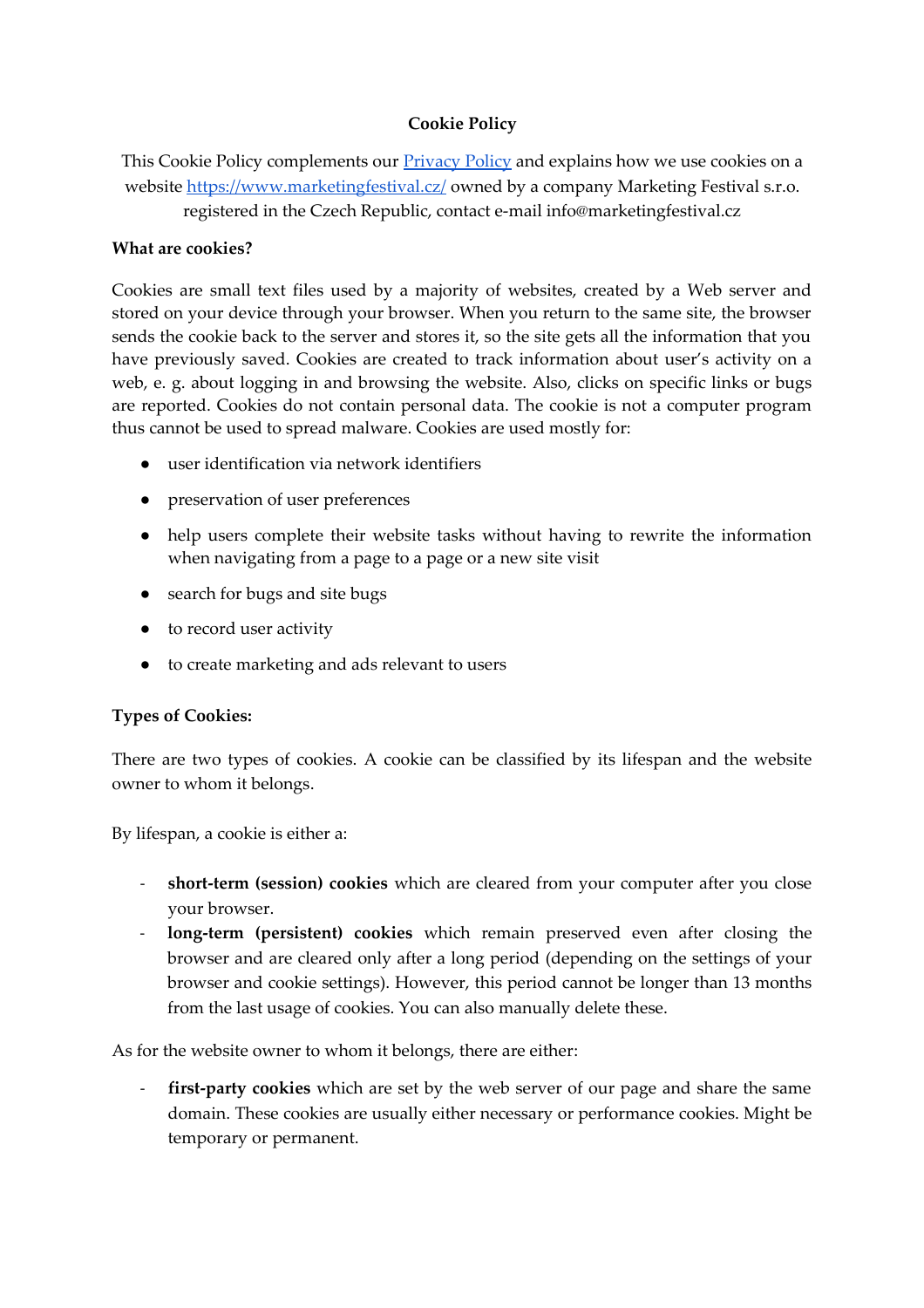- **third-party cookies** are stored by a different domain outside our page. These cookies are for web analyses and targeted advertising.

# **On our website we use following cookies:**

Cookies are used for many reasons described below, for instance for remembering your preferences and generally improving your user experience. In most cases, unfortunately, there are no standardized options to ban all cookies. If you ban all types of cookies, the page might not work properly. If you are not sure whether you need any specific cookies, it is recommended to let all types of cookies allowed.

## **Necessary cookies**

Necessary cookies are short-term cookies which help us to make a website marketingfestival.cz usable by enabling essential functions like page navigation and access to secure areas of the website. The website cannot function correctly without these cookies. These cookies do not store any personally identifiable information. A MailChimp provides us functions mentioned above.

# **Statistic cookies**

These cookies help us to understand how you and other visitors interact with our website or which sub-pages are most interesting, therefore you visit it more often, by collecting information and reporting bugs anonymously. All information these cookies collect is aggregated and therefore anonymous. We use the following tools to gather statistic data: Google Tag Manager, Google Analytics, Facebook Pixel.

# **Marketing cookies**

Marketing cookies are used to track your visits across websites. The intention is to display ads that are relevant and engaging for you as a user and thereby more valuable for publishers and third-party advertisers. It collects information about your preferences and choices on the website. They target advertising networks, which then use them to show you customized advertising on other websites. You can opt out of these and continue using the site. We use the following tools for marketing purposes: Google Tag Manager, Google AdWords, Hotjar, and Facebook.

# **Specification of tools we use:**

**MailChimp** is an online service used for sending messages. On our website, we use a cookie, which, for instance, determines whether a user is logged in, for pre-filling data which user filled previously or for request validation to help secure forms.

**Google Tag Manager** is a tag management system created by Google. It is used for tracking and analytics on our website. It sends collected anonymous information to Google Analytics.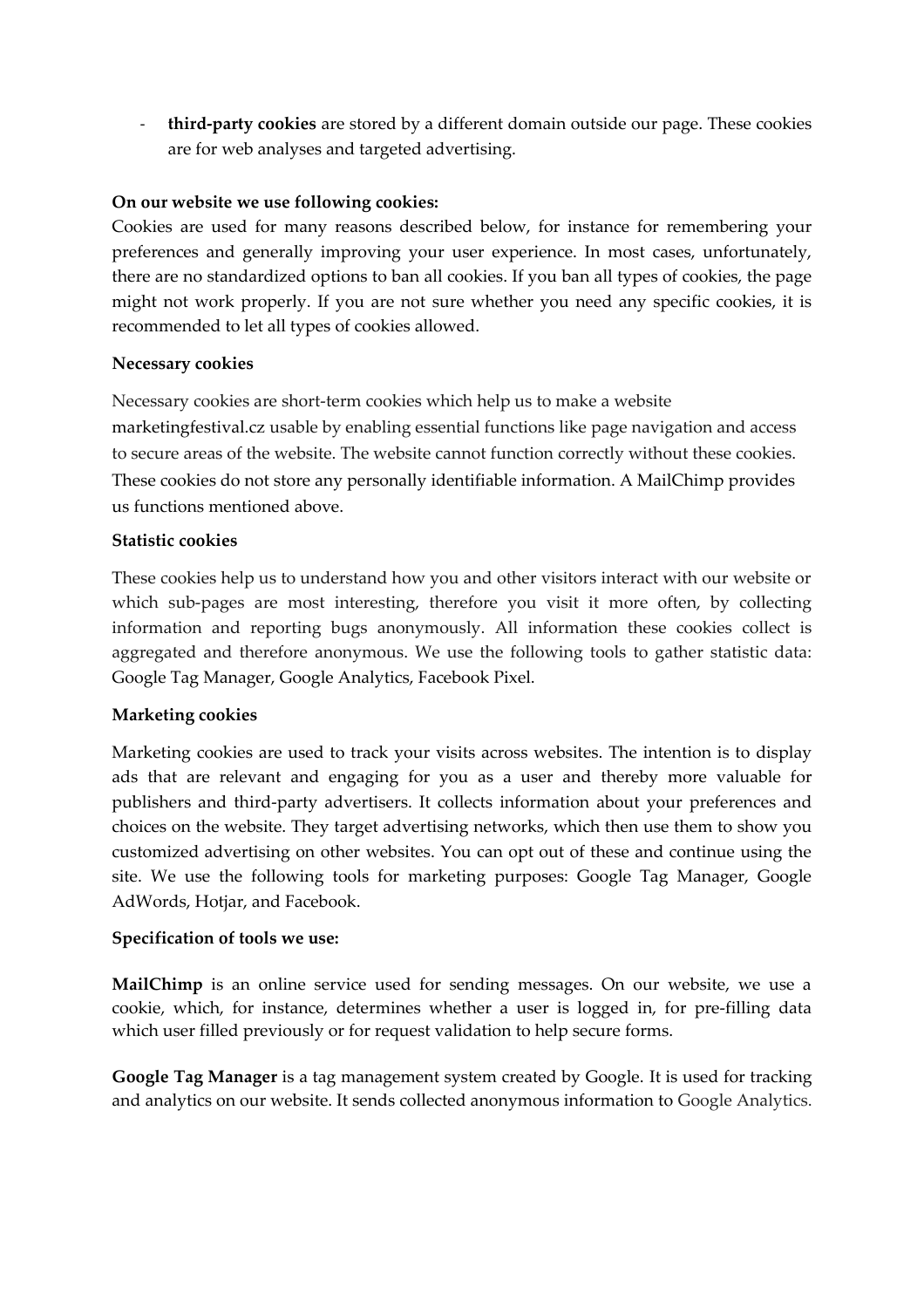**Google Analytics** is a web analytics service that tracks and report web traffic. This service produces first party, long-term cookies. Google Analytics is used on many pages regularly to generate anonymous statistics regarding use of the site.

**Google AdWords** is an online advertising service which use cookies and keywords to increase our website relevance within googling.

**Hotjar** is a suite of analytics tools that helps us gather qualitative data inserted to our site.

**Facebook Pixel** is a javascript code which allows us to measure and optimize the effectiveness of targeted advertising on our Facebook page.

| Provider                 | Name             | Purpose                                                                                                                                                                                                                 | Category    | Lifespan |
|--------------------------|------------------|-------------------------------------------------------------------------------------------------------------------------------------------------------------------------------------------------------------------------|-------------|----------|
| marketingfestiv<br>al.cz | <b>PHPSESSID</b> | This<br>a general-<br>is<br>purpose identifier used<br>maintain<br>to<br>user<br>session variables. It is<br>a randomly generated<br>number. It's deleted<br>immediately after the<br>closes<br>user<br>our<br>website. | Technical   | Session  |
| marketingfestiv<br>al.cz | dc gtm UA-#      | Used by Google Tag<br>Manager to control the<br>loading of a Google<br>Analytics script tag.                                                                                                                            | Statistical | Session  |
| marketingfestiv<br>al.cz | ga               | Registers a unique ID<br>that is used to generate<br>statistical data on how<br>the visitor uses the<br>website.<br>It<br>is<br>associated with<br>the<br>Google Analytics tool.                                        | Statistical | 2 years  |
| marketingfestiv<br>al.cz | gid              | Cookies<br>associated<br>with Google Analytics<br>tool that registers a<br>unique ID that is used<br>to generate statistical<br>data on how the visitor<br>uses the website.                                            | Statistical | Session  |

Web https://www.marketingfestival.cz/ use following cookies: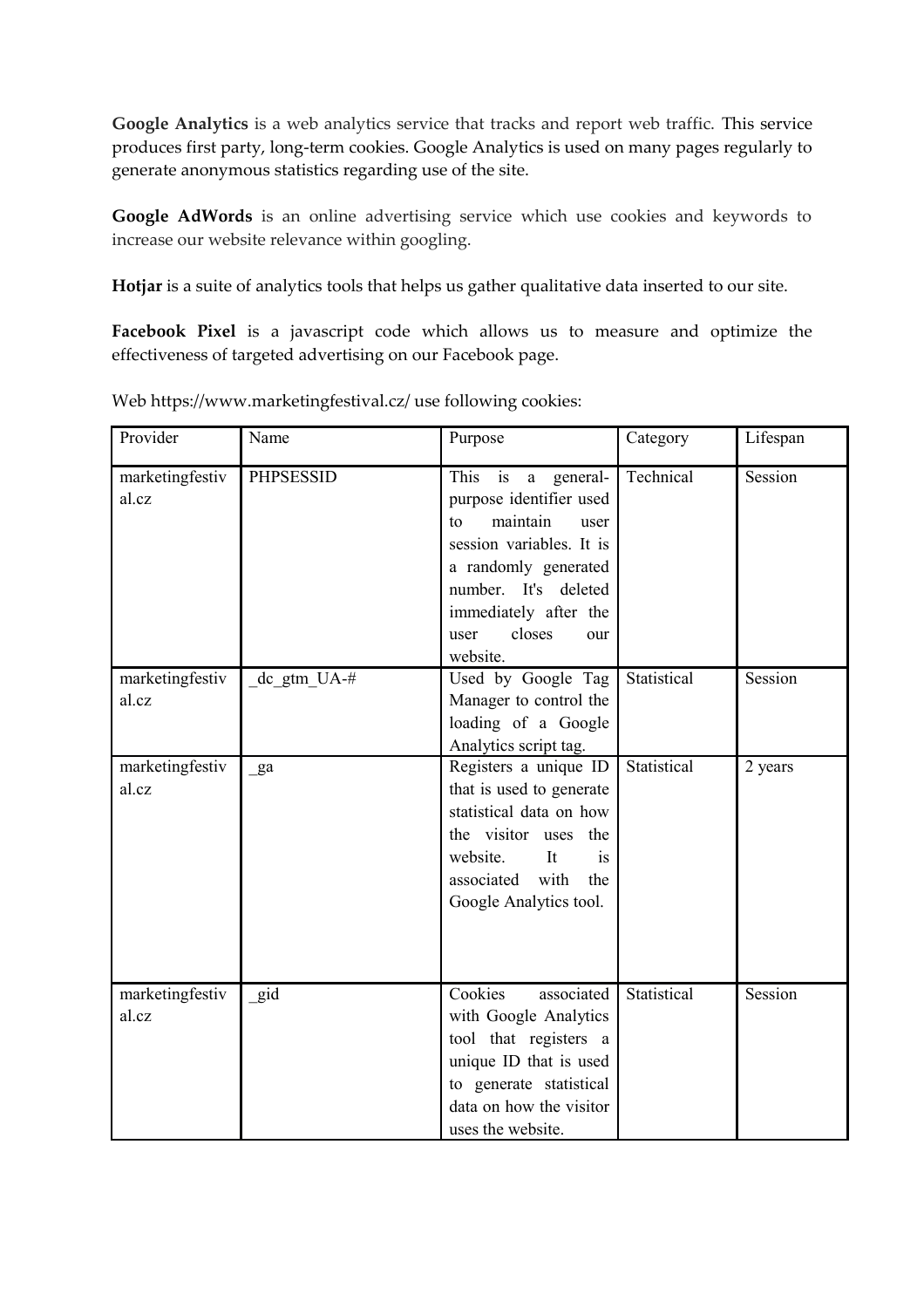| Google<br>Analytics      | collect            | by<br>Google<br>Used<br>Analytics<br>collect<br>to<br>data about the user's<br>device and behaviour.<br>Tracks<br>the<br>visitor<br>devices<br>and<br>across<br>marketing channels.                                                                                                                          | Statistical | Session                              |
|--------------------------|--------------------|--------------------------------------------------------------------------------------------------------------------------------------------------------------------------------------------------------------------------------------------------------------------------------------------------------------|-------------|--------------------------------------|
| marketingfestiv<br>al.cz | hjIncludedInSample | $\overline{\text{is}}$<br>cookie<br>This<br>associated with web<br>analytics functionality<br>services<br>from<br>and<br>uniquely<br>HotJar.<br>It<br>identifies<br>visitors<br>during<br>single<br>$\mathbf{a}$<br>browser session and<br>indicates if they are<br>included<br>in<br>an<br>audience sample. | Marketing   | Session                              |
| Google<br>AdWords        | ads/ga-audiences   | Google<br>Used<br>by<br>AdWords to re-engage<br>visitors that are likely<br>into<br>convert<br>to<br>customers based<br>on<br>their online behaviour.                                                                                                                                                        | Marketing   | Session                              |
| Facebook.com             | fr; $tr$           | Used for delivering the<br>personalized<br>advertisement.                                                                                                                                                                                                                                                    | Marketing   | $\overline{3}$<br>months;<br>Session |

## **How to disable cookies in your browser**

When you manage cookies in your browser, you can decide which type to enable or disable. As mentioned above, if you disable the use of all cookies, some parts of our site may become malfunctioning.

For more information how to set your cookies in your browser, please visit following support pages:

[Google Chrome](https://support.google.com/chrome/answer/95647?hl=en)

[Mozilla Firefox](https://support.mozilla.org/en-US/kb/enable-and-disable-cookies-website-preferences)

[Microsoft Edge](https://privacy.microsoft.com/en-us/windows-10-microsoft-edge-and-privacy)

**[Safari](https://support.apple.com/kb/PH21411?locale=en_US&viewlocale=en_US)**